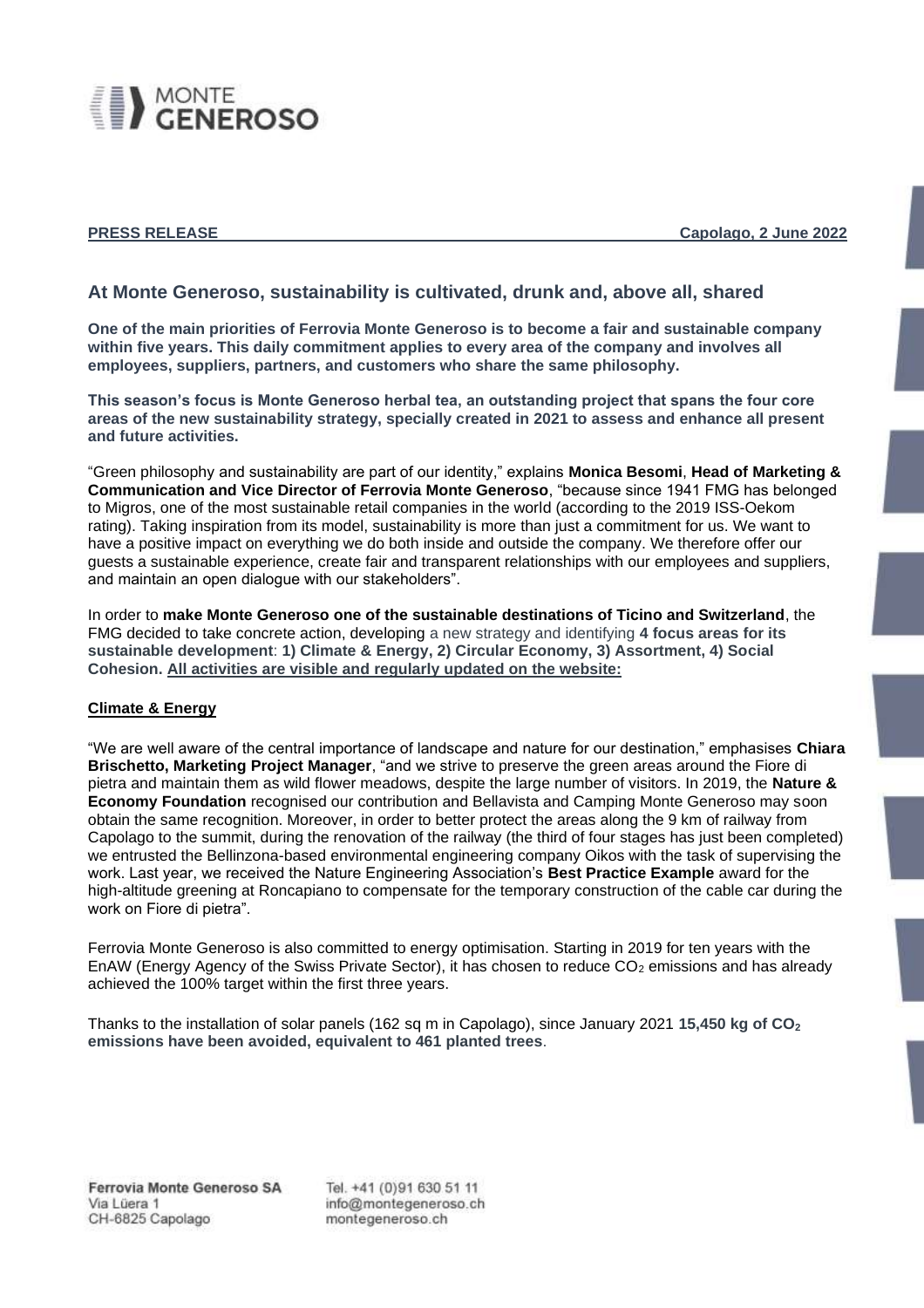

"In 2021, Camping Monte Generoso was the first campsite in the whole of Switzerland and FMG was the first mountain railway in Ticino to join **myclimate's "Cause We Care"** initiative, says **Lucas Escardò**, **Manager Camping Monte Generoso - Member of the Management Board**. "We allowed our guests to make their stay and their rack railway ride climate-neutral with a voluntary contribution of CHF 1, which we doubled, creating a sum that was invested in sustainable projects in the region and in the company itself. For example, an energyefficient boiler was installed at the campsite".

## **Product circular economy**

The Fiore di pietra, Camping Monte Generoso and the station at Capolago have been equipped with **PET-Recycling Schweiz** containers to minimise waste and limit its reproduction. "In addition to separate waste collection, we are committed to weighing waste in every area of the company," confirms Brischetto, "because we have set ourselves the goal of obtaining the **third level of Switzerland Tourism's Swisstainable label** and whenever possible we only use only **FSC ®** (Forest Stewardship Council®) paper made from raw material exclusively sourced from forests where environmental resources and local populations are protected".

# **Assortment**

FMG has intentionally chosen to strengthen its ties with the local area by increasing synergies with local producers and, for events at the Fiore di pietra and Camping Monte Generoso, it works with partners who also believe in the importance of sustainability across the board and focus on zero-kilometre products. "We are aiming for an authentic selection of food and wine that emphasises the bond with the local area and its unique seasonal crops," confirms **Gioele Palumbo, Manager Fiore di pietra - Member of the Management Board**. "Our philosophy of presenting homemade dishes with regional products served with a selection of wines exclusively from Ticino is perfectly aligned with the GastroTicino initiative, *Ticino a tavola* (*Ticino at the table*), which we have officially joined".

## **Social cohesion**

The Fiore di pietra is part of the accessible barrier-free tourist attractions affiliated with the **OK:GO network run by theAccessible Switzerland Association**. Ferrovia Monte Generoso offers the possibility of transporting from one person in a wheelchair on the standard train to groups of 3 to 8 wheelchairs on a special wagon.

In the 2020 **Travellers' Choice Award**, Monte Generoso entered the top 10% of the world's most beautiful tourist attractions thanks to positive reviews from its visitors.

In 2021 it received the **Swiss Location Award** as the best MICE location in the whole of Ticino and one of the top ten in Switzerland. It is currently in the running for the 2022 Swiss Location Award.

"We are also very committed to our employees," observes Monica Besomi, "and do everything we can to be a sustainable employer across the board, promoting the company culture and involving everyone in every single project. We believe in equal opportunities and balancing work and family life, and we focus on young people, offering them training courses and, as of this year, apprenticeships".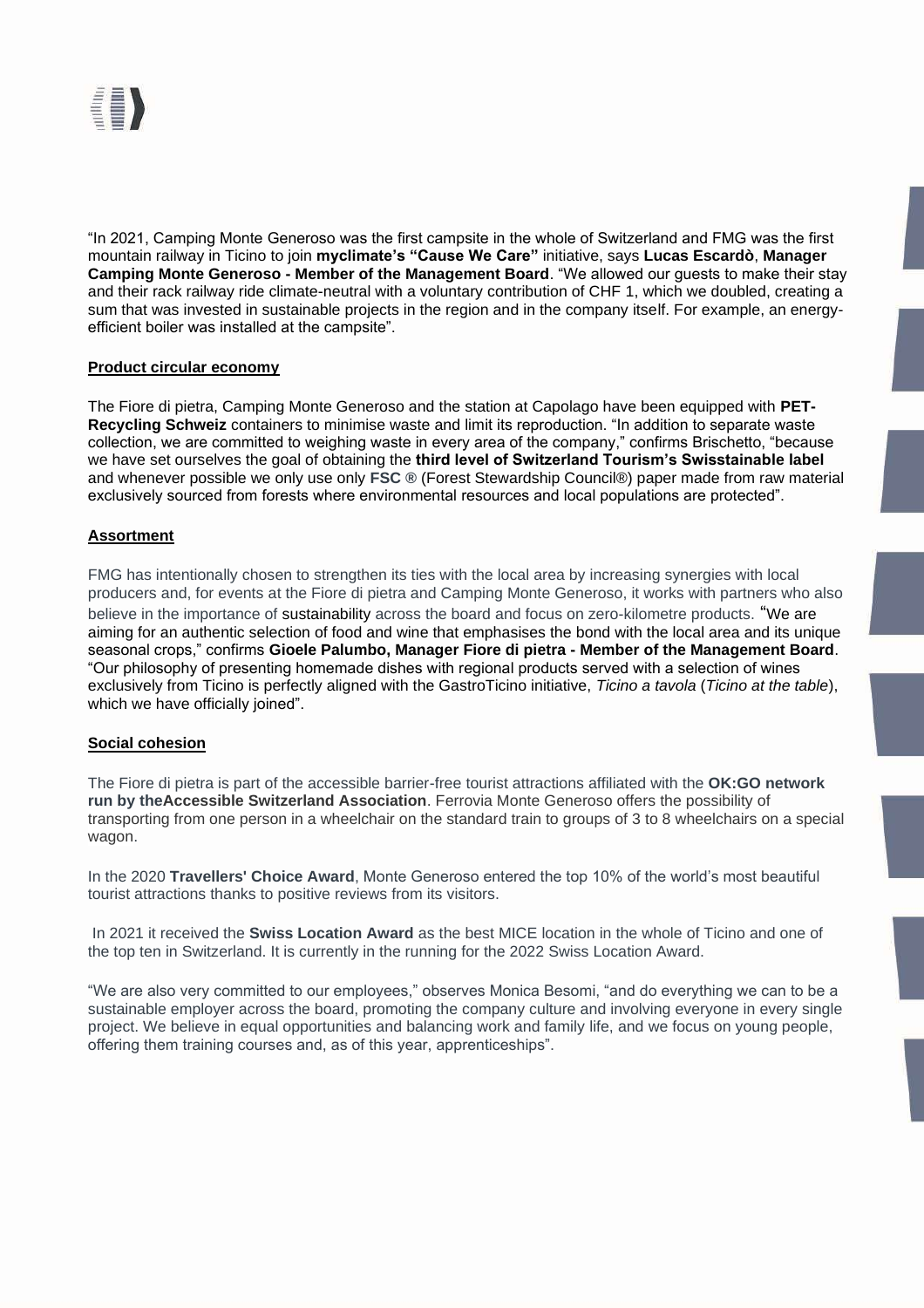

**A real change is underway and the most important example that encompasses all strategic areas is the project for the 2022 season: Monte Generoso herbal tea.** A unique blend of organic herbs including edelweiss, created in collaboration with the Azienda Agricola Bianchi and Erbe Ticino Cofti.ch SA. The edelweiss cultivated in the Rovio Biodiversity Garden along with other organic herbs is in its second astonishing bloom.

"This morning, before a group of journalists invited to the press conference, for the first time one hundred edelweiss were planted on the summit of Monte Generoso next to the Fiore di pietra," Chiara Brischetto reports, "because we want our guests to see the main ingredient of our herbal tea growing just a few metres away from the place where it is consumed. This project is the result of our new sustainability strategy," Brischetto continues, "starting with **Climate & Energy**. The price of each pack includes, as part of the myclimate initiative, a contribution to offset the  $CO<sub>2</sub>$  emissions of the rack railway ride, which, doubled by us, supports the Rovio Biodiversity Garden and other sustainable projects implemented by Migros".

Its herbs, which are grown, harvested, dried, packaged, sold and consumed in the local area, are a prime example of the **Circular Economy**. It also falls within the **Assortment** area due to its unique, organic, zerokilometre blend, as well as the completely original addition of edelweiss among the ingredients. Finally, the close collaboration with local partners, **Erbe Ticino and Azienda Agricola Bianchi**, represents a **Social cohesion** project that also extends to the Biodiversity Garden in Rovio, where herbs and edelweiss, now in their second bloom, are grown.

"We are all very engaged and happy with the results we have achieved in a short time," concludes Monica Besomi, "but we are also conscious that sustainability is a long-term and valuable process to which we want to devote all our commitment and daily attention from an environmental, economic and social standpoint".

**Images:**

**For information contact: Viviana Carfì Media & PR Manager T. +41 (0) 91 640 23 42 – M. +41(0) 79 307 00 94 E-mail: [media@montegeneroso.ch](mailto:media@montegeneroso.ch)**

**Ferrovia Monte Generoso is one of the oldest rack railways in Switzerland and has been owned by Migros since 1941. It has been preserved thanks entirely to the personal commitment of the founder of Migros, Gottlieb Duttweiler. Today the Migros Culture Percentage supports the rack railway, the "Fiore di pietra" structure at the top of Monte Generoso, designed by architect Mario Botta, and Camping Monte Generoso.** [www.montegeneroso.ch](https://www.montegeneroso.ch/en) – [www.campingmontegeneroso.ch](http://www.campingmontegeneroso.ch/)

**The Migros Culture Percentage is a commitment undertaken by Migros, and consolidated in its articles of association, dedicated to activities for the promotion of culture, society, education, leisure time and the economy.**  [www.migros-culture-percentage.ch](https://www.migros-engagement.ch/en/culture-percentage)

Tel. +41 (0)91 630 51 11 info@montegeneroso.ch montegeneroso.ch